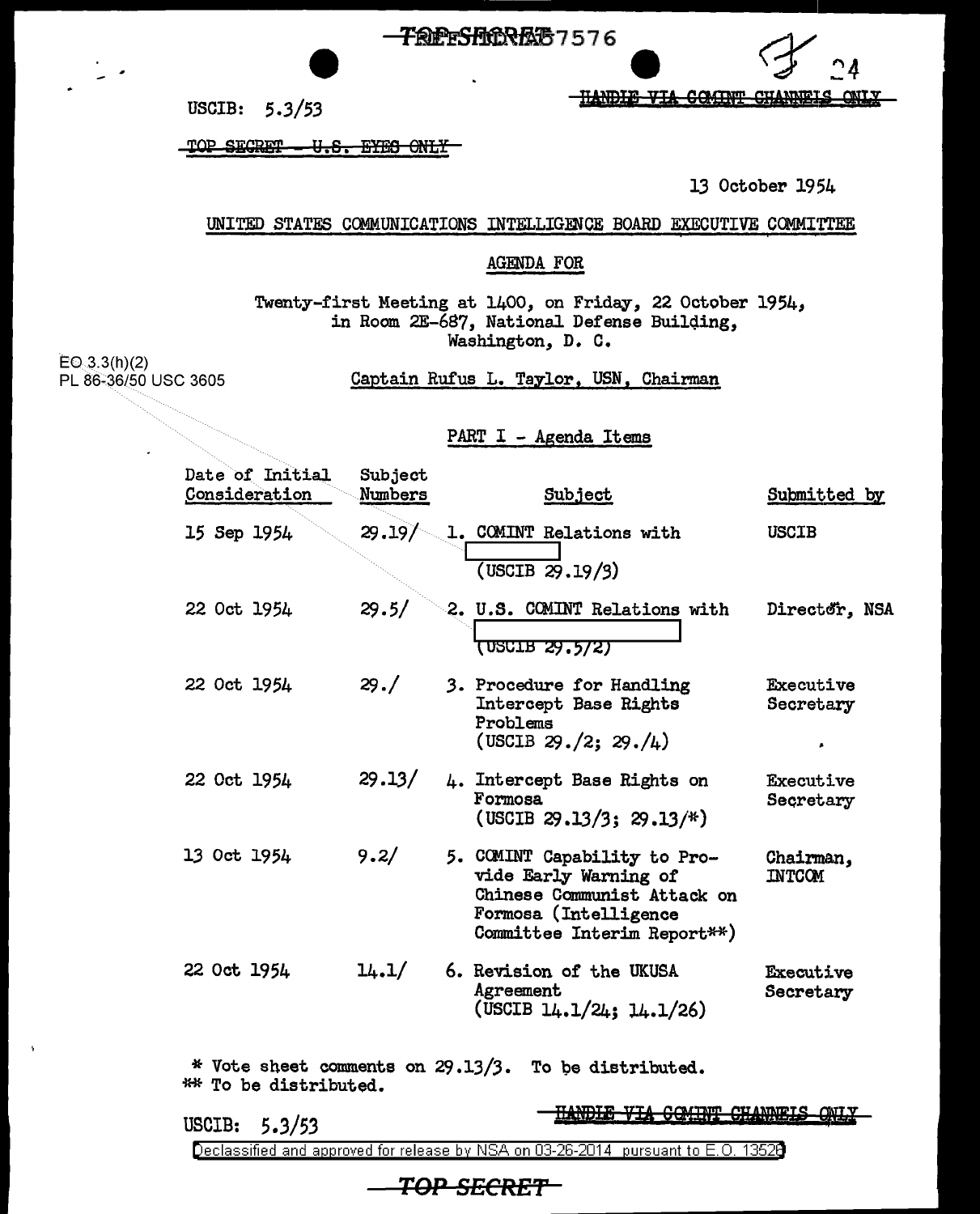TOPEEEREF A57576

USCIB: 5.3/53

<del>TOP SECRET = U.S. EYES ONLY</del>

#### PART II - Background Information on Items to be Considered

Item No. Subject and Summary Basic proposal submitted COMINT Relations with  $\mathbf{1}$ . to USCIB by CIA member in USCIB 29.19/1, which was considered at 106th USCIB meeting (29.19/5). USCIB directed USCIBEC to (1) consider problem immediately with view to recommending suitable notification to the subject to Department of State clearance on possible political implications and (2) examine the whole problem and submit recommendations. (1), above, was handled at a special meeting of USCIBEC on 15 September 1954 (see USCIB 29.19/3).  $E0 = 3.3(h)$  (2) PL 86-36/50-USC 3605 At that time it was agreed to await  $\Box$  is reply before proceeding with  $(2)$ . While an official  $\Box$  reply is enroute by pouch (and will be distributed to all members when available) it is unofficially understood that has agreed with the USCIB request. It is further understood that approach to has already been successfully concluded.

 $2.$ U.S. COMINT Relations with (USCIB 29.5/2). Basic proposal and background information contained  $E_0$  3.3(h)(2) in USCIB  $29.5/1$  and  $29.5/2$ . PL 86-36/50 USC 3605

Procedure for Handling Intercept Base Rights Problems<br>(USCIB 29./2: 29./4). At the 106th meeting of USCIB the  $3.$ members agreed, in their discussion of the Italian Base Rights problem, that better coordination of such matters. under USCIB policy control, could be achieved by more centralized handling. The Executive Secretary, USCIB presented the problem to USCIBEC in USCIB 29./2 with his recommendations and a request for vote sheet reply. As indicated in USCIB 29./4, several members requested consideration of the proposal at the next USCIBEC meeting. Accordingly, the item has been placed on the agenda for consideration at that time.

USCIB:  $5.3/53$ 

- 2 -

## <del>-TOP SECRET-</del>